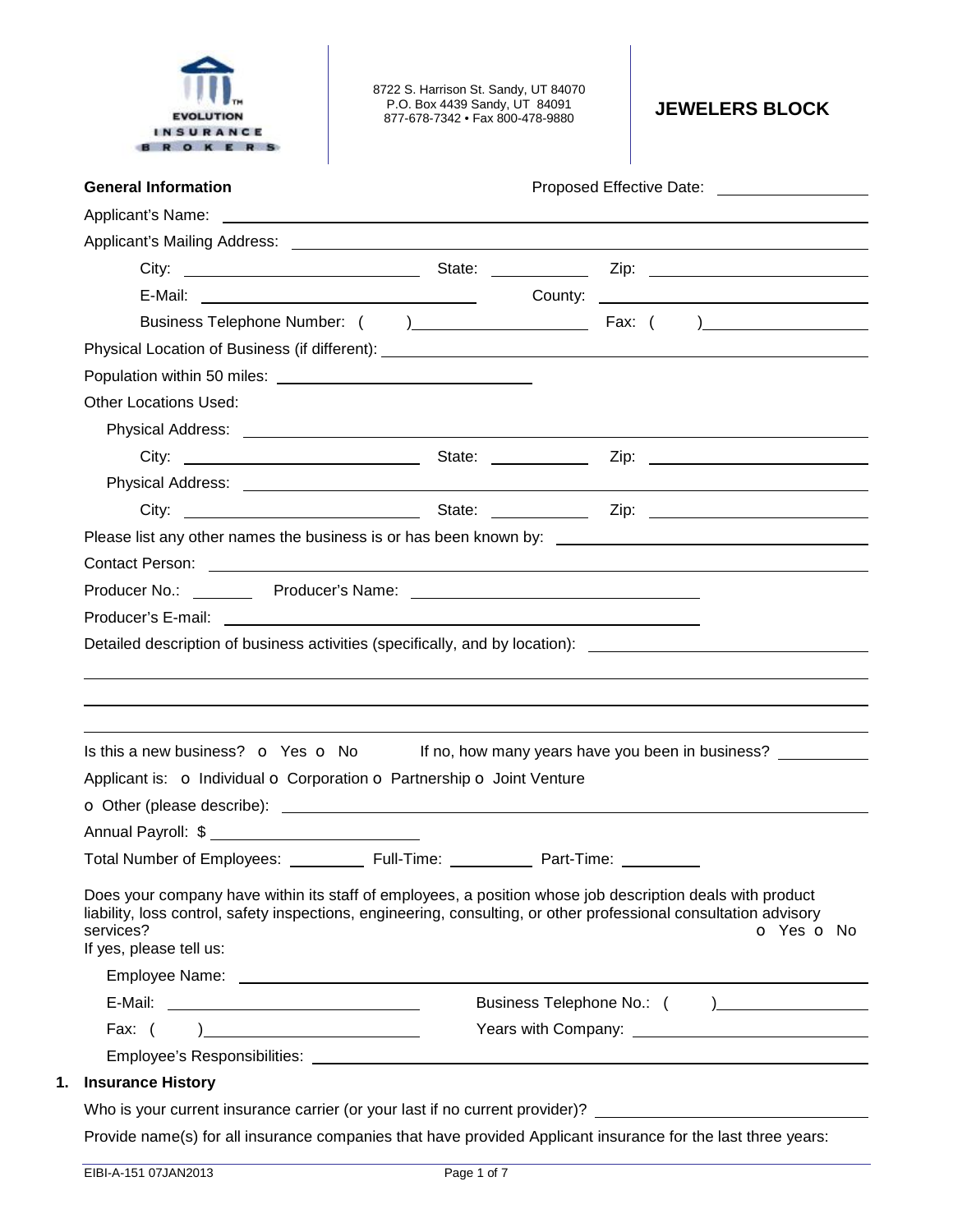|                   | <b>Company Name</b>                                 |                                                                       |                                                                                                                                                                                                       |                         |                          |
|-------------------|-----------------------------------------------------|-----------------------------------------------------------------------|-------------------------------------------------------------------------------------------------------------------------------------------------------------------------------------------------------|-------------------------|--------------------------|
|                   | <b>Expiration Date</b>                              |                                                                       |                                                                                                                                                                                                       |                         |                          |
|                   | <b>Annual Premium</b>                               | $\overline{\mathcal{S}}$                                              | $\overline{\mathcal{S}}$                                                                                                                                                                              | $\overline{\mathbb{S}}$ |                          |
|                   | this Policy, prior to the inception of this Policy? | Attach a five year loss/claims history, including details. (REQUIRED) | Has the Applicant or any predecessor or related person or entity ever had a claim?<br>Have you had any incident, event, occurrence, loss, or Wrongful Act which might give rise to a Claim covered by |                         | o Yes o No<br>O Yes O No |
|                   |                                                     |                                                                       |                                                                                                                                                                                                       |                         |                          |
|                   |                                                     |                                                                       | Has the Applicant, or anyone on the Applicant's behalf, attempted to place this risk in standard markets?                                                                                             |                         |                          |
|                   |                                                     |                                                                       |                                                                                                                                                                                                       |                         | O Yes O No               |
|                   |                                                     |                                                                       |                                                                                                                                                                                                       |                         |                          |
|                   | <b>Desired Insurance</b>                            |                                                                       |                                                                                                                                                                                                       |                         |                          |
| Limits:           |                                                     |                                                                       |                                                                                                                                                                                                       |                         |                          |
| $\mathbf{\Omega}$ |                                                     |                                                                       | Stock (including others property in your care, custody and control):                                                                                                                                  |                         |                          |
|                   |                                                     |                                                                       | $\frac{1}{2}$                                                                                                                                                                                         |                         |                          |
| $\mathbf{\Omega}$ | Money                                               |                                                                       |                                                                                                                                                                                                       |                         |                          |
|                   |                                                     |                                                                       | $\frac{1}{2}$                                                                                                                                                                                         |                         |                          |
| $\mathbf{\Omega}$ |                                                     | Property away from premises:                                          |                                                                                                                                                                                                       |                         |                          |
|                   |                                                     | $\qquad \qquad \$$                                                    |                                                                                                                                                                                                       |                         |                          |
| $\mathbf{\Omega}$ |                                                     |                                                                       |                                                                                                                                                                                                       |                         |                          |
|                   |                                                     |                                                                       | <u> 1989 - Johann Barn, mars ann an t-Amhain Aonaich an t-Aonaich an t-Aonaich ann an t-Aonaich ann an t-Aonaich</u>                                                                                  |                         |                          |
|                   |                                                     |                                                                       | Self-Insured Retention (SIR): ○ \$1,000 (Minimum) ○ \$1,500 ○ \$2,500 ○ \$5,000 ○ \$10,000                                                                                                            |                         |                          |
|                   | <b>Business Activities</b>                          |                                                                       |                                                                                                                                                                                                       |                         |                          |
| 1.                |                                                     |                                                                       | Number of years business is under current management: __________________________                                                                                                                      |                         |                          |
| 2.                | Is Applicant a member of:                           |                                                                       |                                                                                                                                                                                                       |                         |                          |
|                   | a.                                                  | The Jeweler's Security Alliance?                                      |                                                                                                                                                                                                       |                         | O Yes O No               |
|                   | b.                                                  | The Jeweler's Vigilance Committee?                                    |                                                                                                                                                                                                       |                         | <b>O</b> Yes <b>O</b> No |
|                   | c.                                                  | Any other professional organization?                                  |                                                                                                                                                                                                       |                         | o Yes o No               |
| 3.                | Please indicate whether you:                        |                                                                       |                                                                                                                                                                                                       |                         |                          |
|                   | <b>ACTIVITY</b>                                     |                                                                       | PERCENT OF TOTAL SALES:                                                                                                                                                                               |                         |                          |
|                   | O Manufacture / Repair                              |                                                                       | $\%$                                                                                                                                                                                                  |                         |                          |
|                   | o Wholesale                                         |                                                                       | %                                                                                                                                                                                                     |                         |                          |

Coverage: Coverage: Coverage: Coverage:

o Retail % o Pawn broking %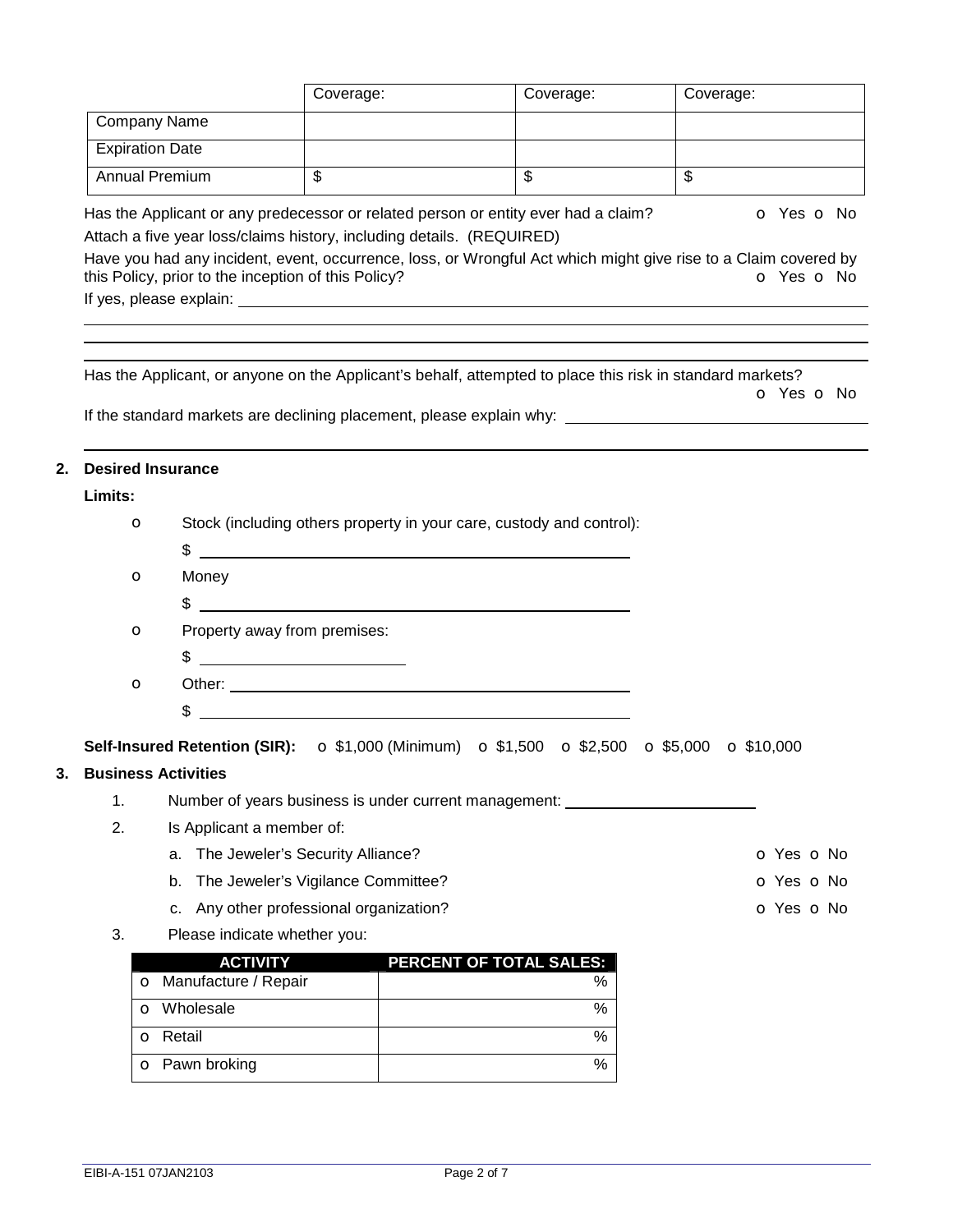## 4. Premises:

|     | Provide a general description of your premises: ________________________________<br>а.                |                  |
|-----|-------------------------------------------------------------------------------------------------------|------------------|
|     | b.                                                                                                    |                  |
|     | How many entrances are open to the general public during business hours?<br>c.                        |                  |
|     | d.                                                                                                    |                  |
|     | Are premises shared with others?<br>е.                                                                | o Yes o No       |
|     | How many show windows are there?<br>f.                                                                |                  |
|     | g.                                                                                                    |                  |
|     | Are all show cases equipped with locks?<br>h.                                                         | O Yes O No       |
|     |                                                                                                       |                  |
|     | i. Are show cases kept locked during business hours except when contents are temporarily              |                  |
|     | removed for display?                                                                                  | o Yes o No       |
|     | Building is:<br>j.                                                                                    | o owned o leased |
| 5.  | What percentage of product is put into the safe or vault upon closing?                                | %                |
| 6.  | Is there limited access to high value items?                                                          | O Yes O No       |
| 7.  | Are display cases made of burglar-resistant glass?                                                    | O Yes O No       |
| 8.  | Is inventory removed from outside display windows at close?                                           | o Yes o No       |
| 9.  | Premises safety:                                                                                      |                  |
|     | What processes are in place to identify safety hazards, trip hazards, etc and prevent injuries/<br>a. |                  |
|     | Are sidewalks and parking facilities properly lighted and maintained?<br>b.                           | o Yes o No       |
|     | c. Are there any structural alterations planned for the next 12 months?                               | O Yes O No       |
|     |                                                                                                       |                  |
|     | d. Are hard floors kept clean and dry?                                                                | O Yes O No       |
|     | e. Are carpeted areas free of holes, tears, and frays?                                                | O Yes O No       |
|     | During rain or snow does Applicant use "Slippery When Wet" signs, floor mats, etc.?<br>f.             |                  |
|     |                                                                                                       | o Yes o No       |
|     | Is proper illumination provided in areas where steps or stairs are found?<br>g.                       | O Yes O No       |
|     | Is auxiliary lighting and power available?<br>h.                                                      | o Yes o No       |
|     | Are fire exits clearly marked and well illuminated?<br>İ.                                             | o Yes o No       |
| 10. | Is there a burglar alarm system in place?                                                             | o Yes o No       |
|     |                                                                                                       |                  |
|     | а.                                                                                                    |                  |
|     | Does the alarm company have keys to premises?<br>b.                                                   | O Yes O No       |
| 11. | Is a holdup alarm system in place?                                                                    | o Yes o No       |
|     |                                                                                                       |                  |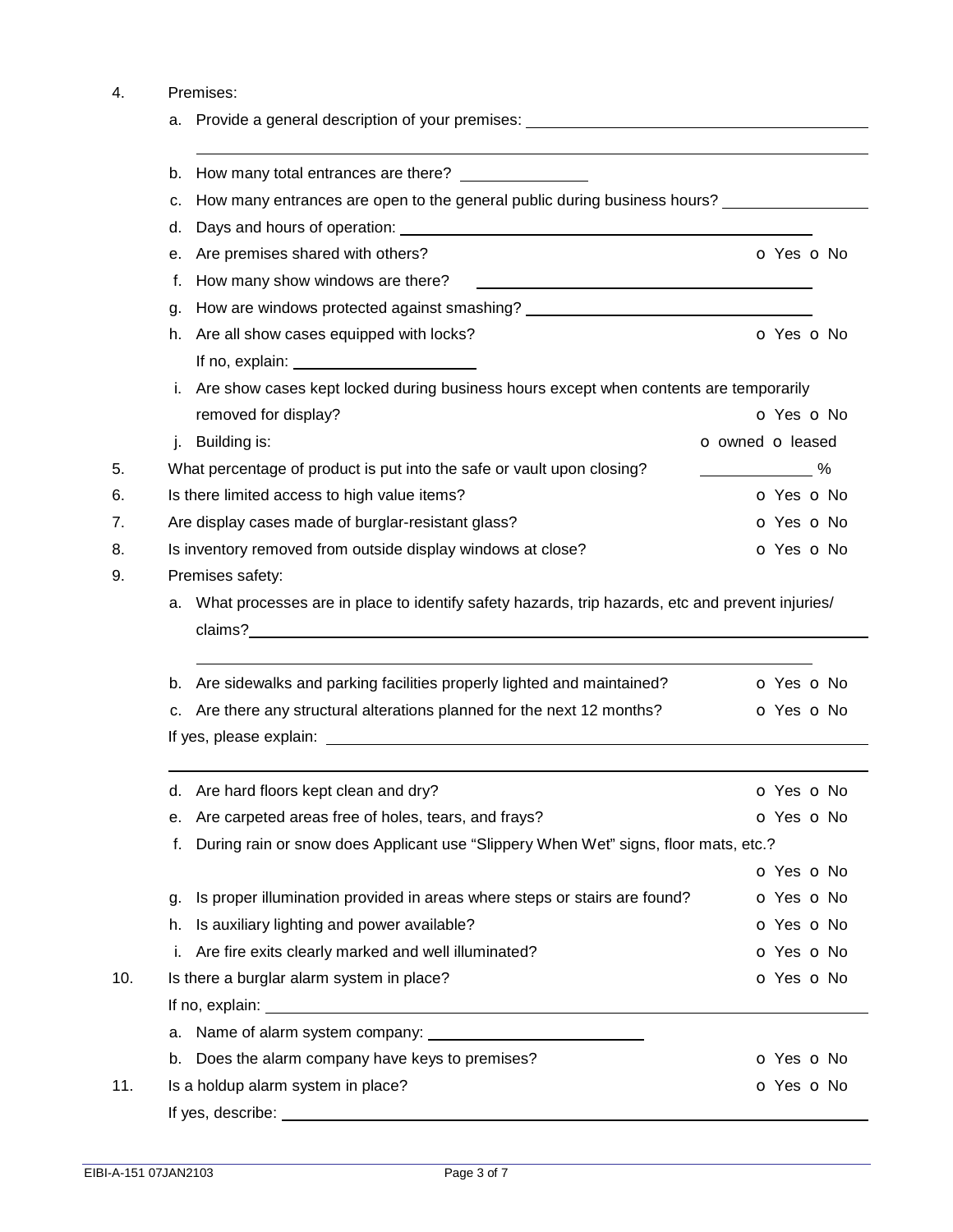|     | Are holdup buttons wireless?                              |                                                                                                        | O Yes O No |
|-----|-----------------------------------------------------------|--------------------------------------------------------------------------------------------------------|------------|
| 12. | Are premises protected by a watchman or watchman service? | o Yes o No                                                                                             |            |
| 13. | Are there surveillance cameras in place?                  |                                                                                                        | O Yes O No |
|     | a. If yes, is there a VCR connected to the system?        |                                                                                                        | o Yes o No |
|     | b. How often are security tapes tested and replaced?      |                                                                                                        |            |
| 14. |                                                           | Are all alarms on same phone line, or are there separate systems for building and product storage?     |            |
| 15. | Are motion detectors used?                                |                                                                                                        | O Yes O No |
| 16. |                                                           | What other type(s) of surveillance and recording equipment is used? ________________________________   |            |
| 17. |                                                           | Please describe how easy or difficult it would be to get to phone line(s) to disable alarm by cutting: |            |
| 18. | How often are alarms tested?                              |                                                                                                        |            |
| 19. | Are all keys and combinations secure?                     |                                                                                                        | O Yes O No |
| 20. |                                                           | Does Applicant retain a detailed stock inventory and keep a permanent, itemized record of sales?       |            |
|     |                                                           |                                                                                                        | O Yes O No |
| 21. |                                                           |                                                                                                        |            |
| 22. |                                                           |                                                                                                        |            |
| 23. |                                                           | Do employees, sales associates, setters, or others have property in their care, custody or control     |            |
|     | outside of premises?                                      |                                                                                                        | o Yes o No |
| 24. |                                                           | The maximum amount of property in the custody or control of others is: $\frac{1}{2}$                   |            |
| 25. | control:                                                  | Please complete the following table for each person who has property in their care, custody or         |            |
|     | <b>NAME</b>                                               |                                                                                                        |            |
|     | <b>MAILING</b><br><b>ADDRESS</b>                          |                                                                                                        |            |
|     | <b>DAYTIME PHONE</b><br><b>NUMBER</b>                     |                                                                                                        |            |
|     | <b>RELATIONSHIP TO</b><br><b>APPLICANT</b>                |                                                                                                        |            |
|     | <b>PROPERTY</b>                                           |                                                                                                        |            |
|     | <b>DESCRIPTION</b><br><b>MAXIMUM VALUE</b><br>\$          | \$                                                                                                     | \$         |
|     | AT ANY ONE TIME                                           |                                                                                                        |            |

- 26. Are shipments to and from shop insured by the carrier (UPS, USPS, FedEx, etc.)? o Yes o No
- 27. The total aggregate amount of property shipped at your risk during the last 12 months did not exceed the following amounts:
	-
	- b. Armored Car: \$
	- a. Registered Mail:  $\frac{1}{2}$   $\frac{1}{2}$   $\frac{1}{2}$   $\frac{1}{2}$   $\frac{1}{2}$   $\frac{1}{2}$   $\frac{1}{2}$   $\frac{1}{2}$   $\frac{1}{2}$   $\frac{1}{2}$   $\frac{1}{2}$   $\frac{1}{2}$   $\frac{1}{2}$   $\frac{1}{2}$   $\frac{1}{2}$   $\frac{1}{2}$   $\frac{1}{2}$   $\frac{1}{2}$   $\frac{1}{2}$   $\frac{1}{2}$   $\$
	- c. Merchant's Parcel Delivery Service:  $\qquad \qquad$  \$ \_\_\_\_\_\_\_\_\_\_\_\_\_\_\_\_\_\_\_\_\_\_\_\_\_\_\_\_\_\_
		-
- 28. Property breakdown as per last inventory: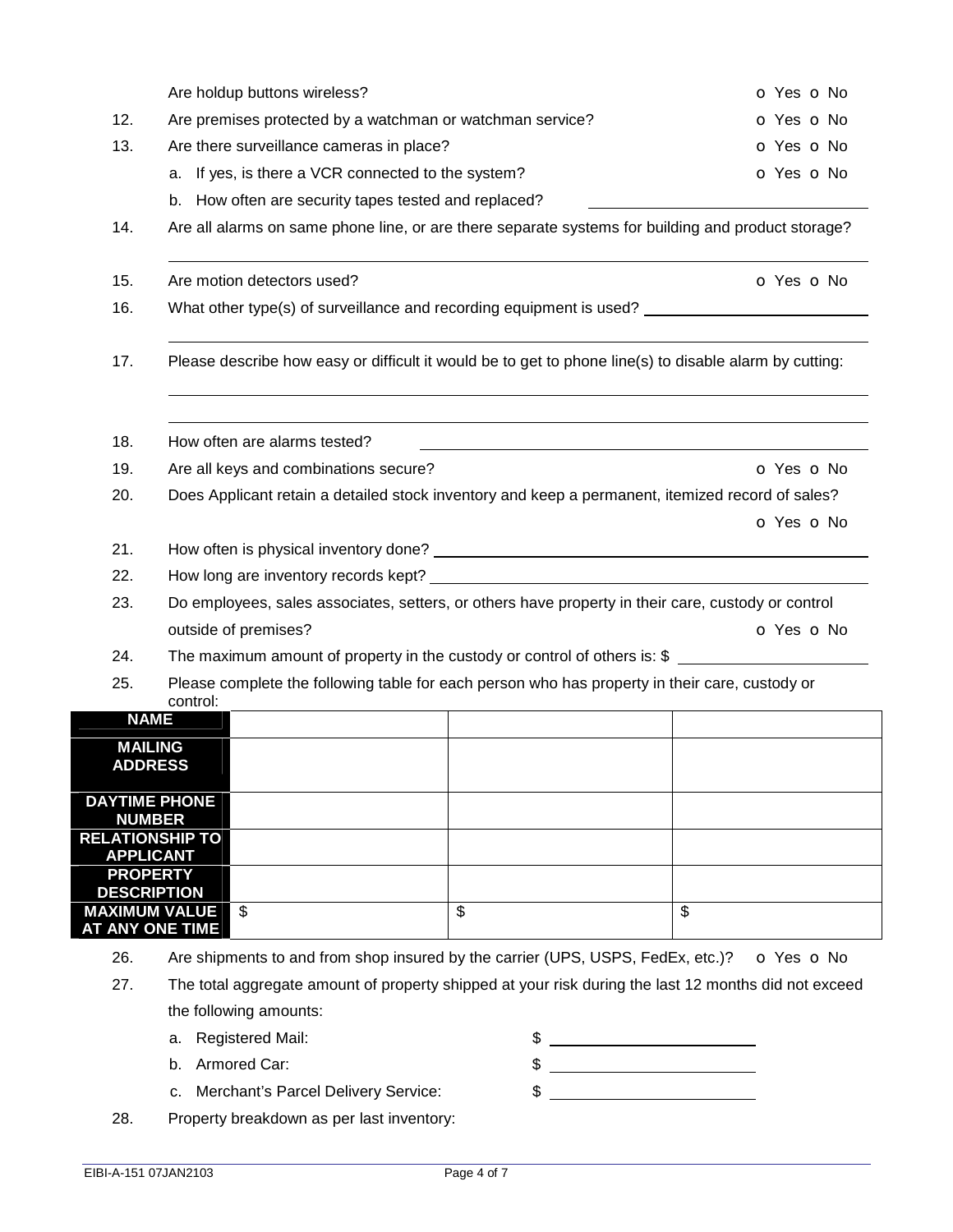| <b>PROPERTY TYPE</b>                                                                 | <b>PERCENT</b> |
|--------------------------------------------------------------------------------------|----------------|
| Loose diamonds                                                                       | $\%$           |
| Pearls, natural and cultured                                                         | $\%$           |
| Other loose precious stones                                                          | $\%$           |
| Loose semi-precious and imitation stones                                             | $\%$           |
| Jewelry mounted with diamonds or other<br>precious stones                            | $\%$           |
| Other jewelry (including costume jewelry)                                            | $\%$           |
| Watches and other small time pieces, with<br>and without diamonds or precious stones | %              |
| Clocks                                                                               | $\%$           |
| Silver, pewter, plated, and stainless steel<br>ware                                  | $\%$           |
| Other:                                                                               |                |

29. Safes and Vaults:

| <b>VAULT</b><br>/ SAFE<br>NO. | <b>MANUFACTURER</b><br>/ MAKE                                                 | <b>FIRE AND</b><br><b>BURGLAR</b><br><b>PROOF</b><br><b>RATING</b> | U.L.<br><b>LABELS</b> | <b>SIZE</b> | <b>WEIGHT</b> | <b>THICKNESS</b><br><b>OF WALLS</b><br><b>AND DOORS</b> | <b>PROTECTED</b><br><b>BY ALARM</b><br><b>SYSTEM?</b> |
|-------------------------------|-------------------------------------------------------------------------------|--------------------------------------------------------------------|-----------------------|-------------|---------------|---------------------------------------------------------|-------------------------------------------------------|
|                               |                                                                               |                                                                    |                       |             |               |                                                         | O Yes O No                                            |
| $\overline{2}$                |                                                                               |                                                                    |                       |             |               |                                                         | O Yes O No                                            |
| 3                             |                                                                               |                                                                    |                       |             |               |                                                         | O Yes O No                                            |
| $\overline{4}$                |                                                                               |                                                                    |                       |             |               |                                                         | O Yes O No                                            |
| 30.                           | Are work and storage areas clearly marked for "Employees Only"?<br>O Yes O No |                                                                    |                       |             |               |                                                         |                                                       |
| 31.                           | Are customers prohibited from entering active work areas?<br>O Yes O No       |                                                                    |                       |             |               |                                                         |                                                       |

32. Does Applicant use and store flammable and/or hazardous materials? **O** Yes **o** No

a. If yes, what safety precautions are used in the storage and utilization of these materials? \_\_\_\_\_\_

| Are records kept of personal injury/property damage? |  |
|------------------------------------------------------|--|
|                                                      |  |

34. Describe any common products sold and warranties offered:

## 35. Repair:

 

 

a. On-site equipment is (check box) **o** owned or **o** leased by Applicant. Specify by attaching equipment schedule to questionnaire.

 $\overline{\text{O}}$  Yes  $\overline{\text{O}}$  No

- b. Does company have supplemental insurance to specifically cover machinery?  $\bullet$  Yes  $\bullet$  No
- c. What is the total value of tools owned by the jeweler?  $$$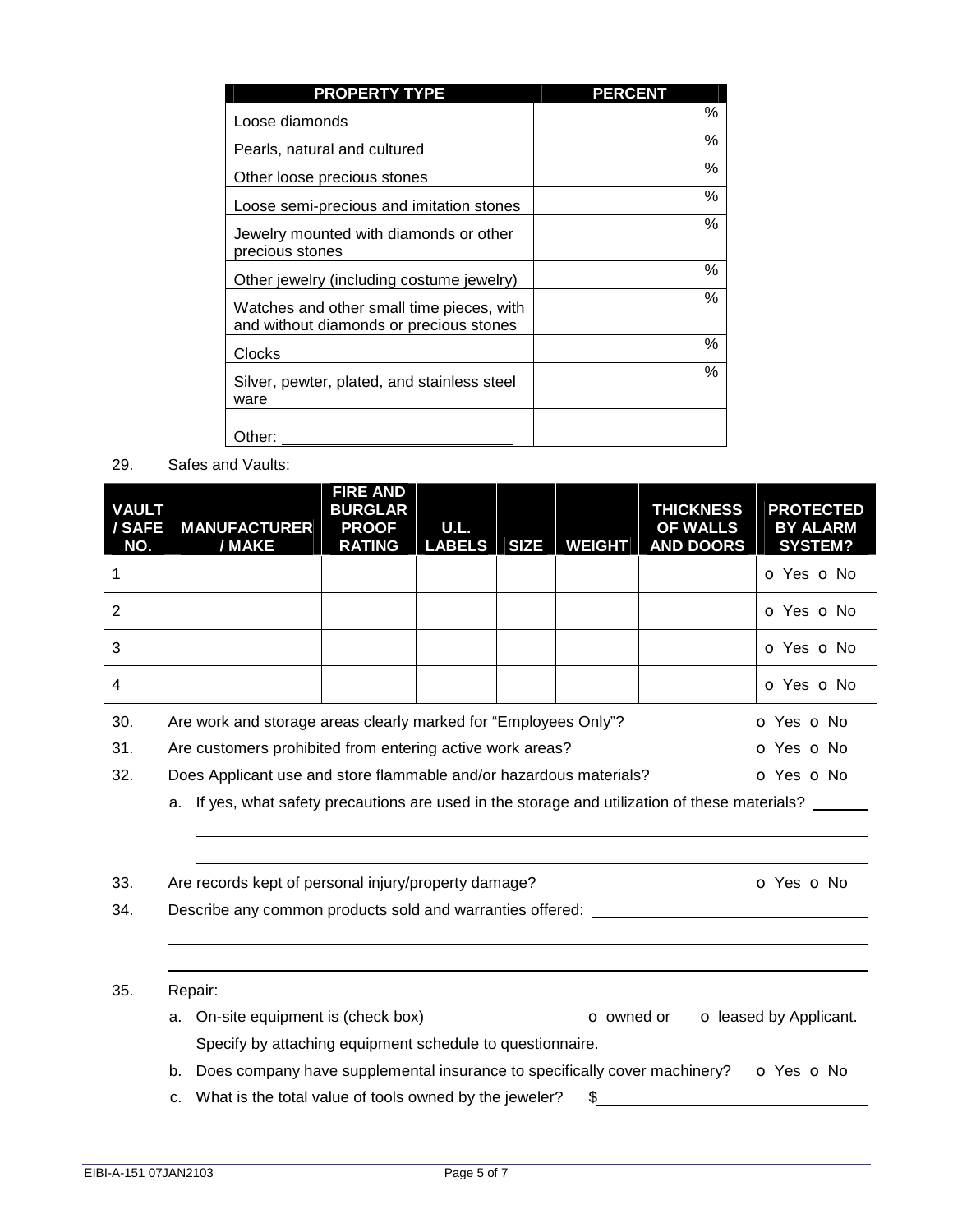d. What type(s) of equipment is used in your business operations? \_\_\_\_\_\_\_\_\_\_\_\_\_\_\_

|     | е. | Does company have safety program for on-site manufacture and repair of items? o Yes o No                           |                          |  |
|-----|----|--------------------------------------------------------------------------------------------------------------------|--------------------------|--|
|     |    | Please attach copy if applicable.                                                                                  |                          |  |
|     |    | f. Are raw materials that are used in repair stored in the safe or vault?                                          | O Yes O No               |  |
| 36. |    | Are fire extinguishers available and properly serviced?                                                            | O Yes O No               |  |
| 37. |    | Is there a sprinkler system?                                                                                       | o Yes o No               |  |
| 38. |    | Employees                                                                                                          |                          |  |
|     |    | a. Is an extensive criminal background check obtained on each employee?<br>1. If yes, what service is used?        | <b>O</b> Yes <b>O</b> No |  |
|     | b. | Are potential employees' references checked out before hiring?                                                     | O Yes O No               |  |
|     | с. | What employee training do you provide/require? _________________________________                                   |                          |  |
|     | d. | Does the Applicant have an employee manual?                                                                        | <b>O</b> Yes <b>O</b> No |  |
|     |    | If yes, please submit attach proof of the formal safety plan (photocopy of title page, table of<br>contents, etc.) |                          |  |
|     | е. | Is employee training/proficiency documented and maintained in employee files? o Yes o No                           |                          |  |
|     | f. | Are security meetings held with employees?                                                                         | o Yes o No               |  |
|     |    | 1. If yes, how often?                                                                                              |                          |  |
|     | g. | Do you lease employees to or from other employers?                                                                 | o Yes o No               |  |
|     |    |                                                                                                                    |                          |  |
|     |    | Who besides the Applicant has check signing authorization? ______________________                                  |                          |  |
|     |    | a. Are checks marked "For Deposit Only" upon receipt?                                                              | o Yes o No               |  |
|     |    | Is a formal safety program in operation?                                                                           | O Yes O No               |  |
|     |    | Is there a specific plan in place if an attempted robbery occurs?                                                  | o Yes o No               |  |
|     |    | If yes, please briefly describe (attach additional sheet if necessary): ____________________________               |                          |  |
| 42. |    | Is the shop ever opened or closed by only one individual?                                                          | o Yes o No               |  |
|     |    | a. Upon entering, is the door locked until open for business?                                                      | o Yes o No               |  |
|     |    | Are employees instructed to ask for identification from all non-customers (i.e. delivery, salesmen, etc.)          |                          |  |
|     |    |                                                                                                                    | o Yes o No               |  |
|     |    | Is there a restroom on premises?                                                                                   | o Yes o No               |  |
|     | а. | If no, is the shop locked and the alarm set while employee leaves to use the restroom?                             |                          |  |
|     |    |                                                                                                                    | o Yes o No               |  |
|     |    | Does Applicant keep a log of out of the ordinary instances?                                                        | o Yes o No               |  |
|     |    |                                                                                                                    |                          |  |